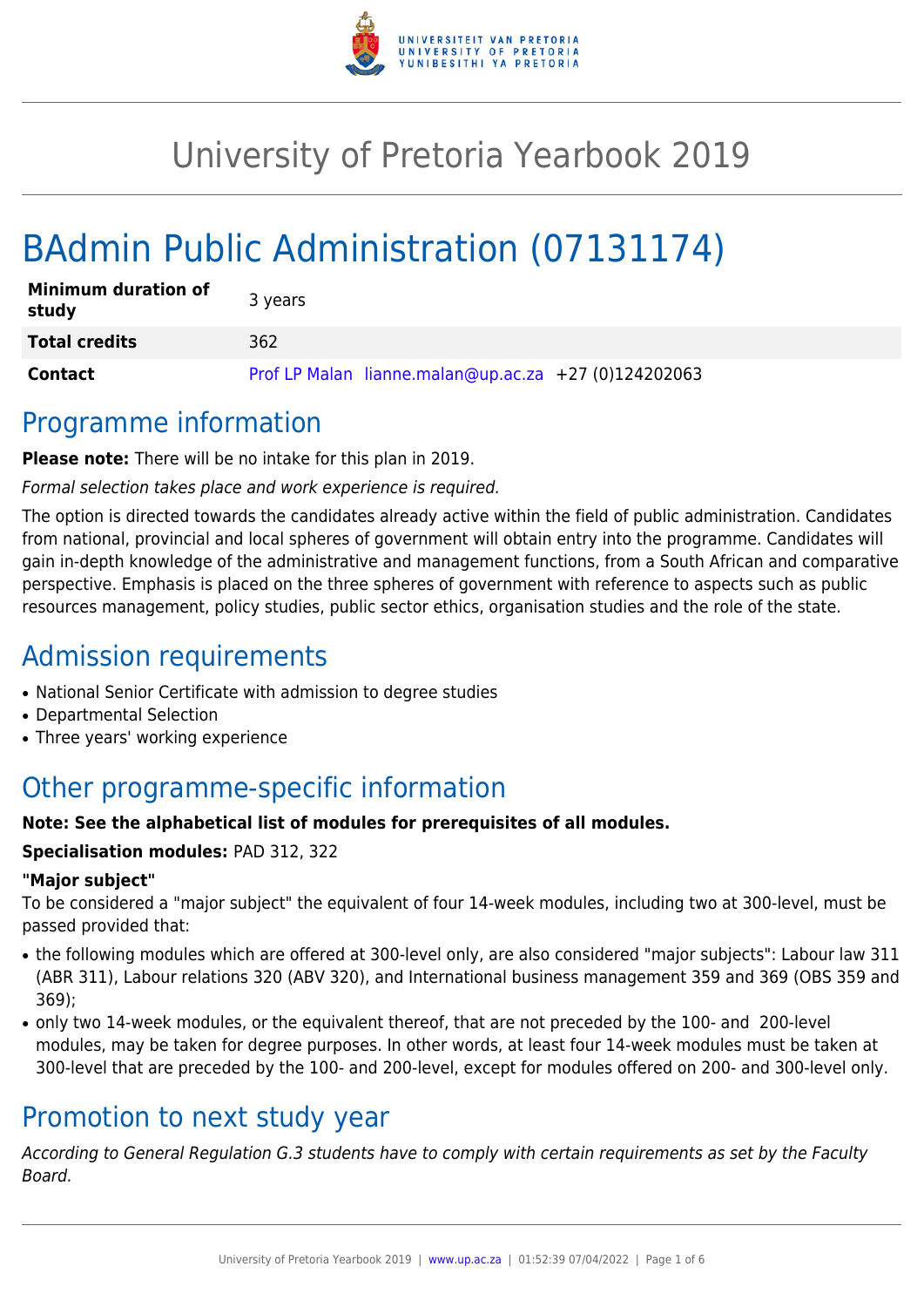

- a. A student must pass at least 4 core semester or 2 core year modules to be admitted to the subsequent year of study.
- b. If a student has passed less than the required minimum of 4 core semester or 2 core year modules, he/she will not be readmitted to the Faculty of Economic and Management Sciences. Such a student may apply in writing to the Faculty's Admissions Committee to be readmitted conditionally – with the proviso that the Admissions Committee may set further conditions with regards to the student's academic progress. The Faculty's Admissions Committee may deny a student's application for readmission.
- c. If a student has been readmitted conditionally, his/her academic progress will be monitored after the first semester examinations to determine whether he/she has complied with the requirements set by the Admissions Committee. If not, his/her studies will be suspended.
- d. A student whose studies have been suspended because of his/her poor academic performance has the right to appeal against the decision of the Faculty's Admissions Committee.
- e. A student may be refused promotion to a subsequent year of study if the prescribed tuition fees are not paid.
- f. A student may be refused admission to the examination, or promotion to a subsequent year of study or promotion in a module (if applicable) if he/ she fails to fulfil the attendance requirements. Class attendance in all modules and for the full duration of all programmes is compulsory for all students.

# Pass with distinction

- a. A degree may be awarded with distinction provided the candidate meets the following criteria:
- i. Completes the degree within three years;
- ii. Obtains a Cumulative Grade Point Average (CGPA) of 75%;
- iii. Repeated passed modules will not be considered. The initial pass mark of module will be used when calculating the GPA.
- b. A degree will only be awarded with distinction to transferees from other degrees in the Faculty of Economic and Management Sciences, other faculties and from other universities who still complete their bachelor degrees within three years (including the years registered for the other degree and credits transferred and recognised).
- c. The GPA will be not be rounded up to a whole number.
- d. Exceptional cases will be considered by the Dean.

# General information

#### **Minimum requirements for bachelor's degrees; semester and year modules; new regulations**

- 1. Students who commenced their studies before 2015 must complete the programme in terms of the curriculum of the year in which they commenced their studies, or in terms of the curriculum of the year in which they switched to their current field of specialisation. Students who prefer to do so may, however, apply to change over to the latest curriculum, but then they should comply with all the requirements thereof and they may not revert to the regulations of an earlier year.
- 2. Students who are registering for a degree programme for the first time from 2015 onward must take the modules indicated under the particular field of specialisation.

**Please note**: Only two 14-week modules, or the equivalent thereof, that are not preceded by the 100- and 200 level modules, may be taken for degree purposes. In other words, at least four 14-week modules must be taken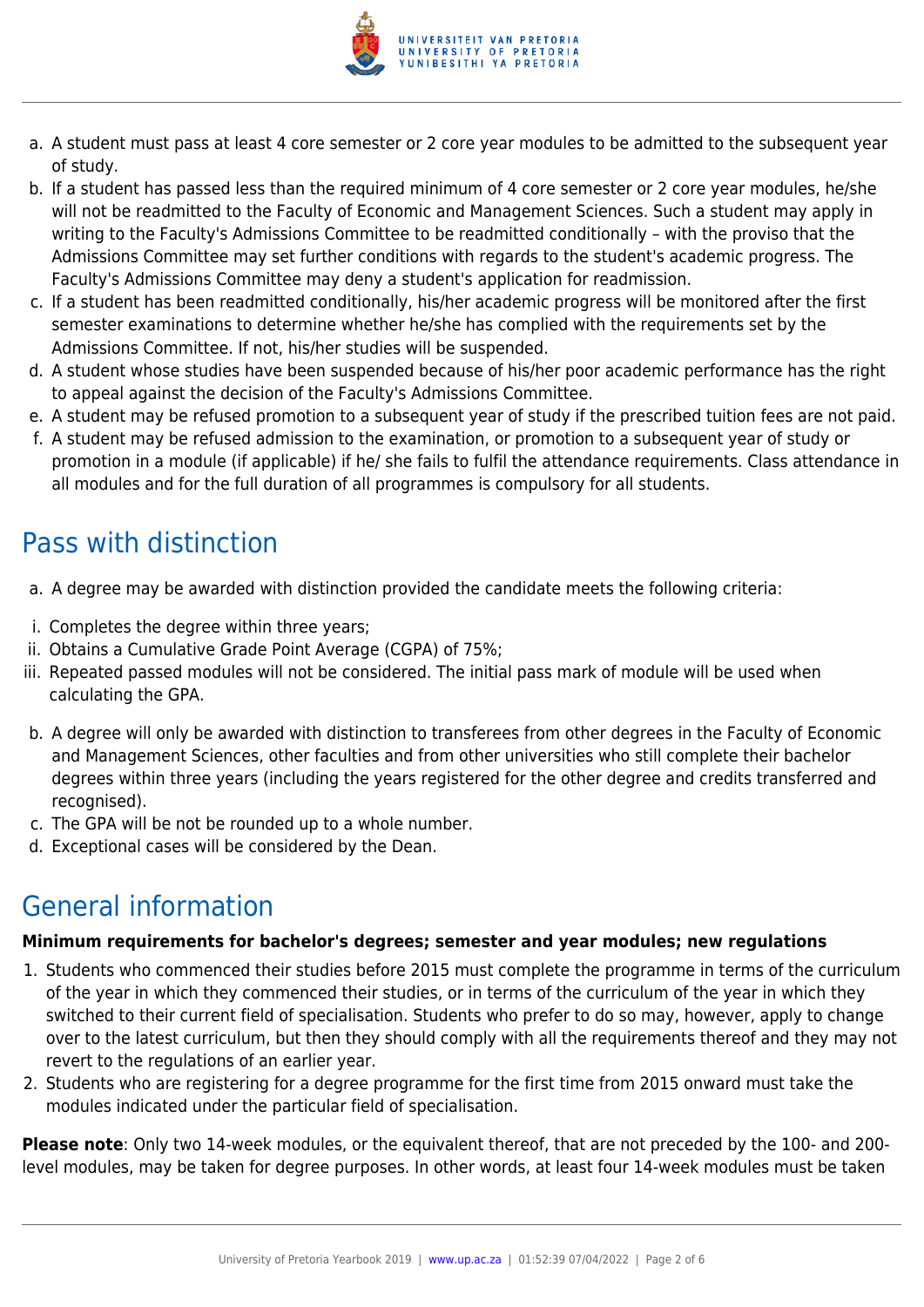

at 300-level that are preceded by the 100- and 200-level, except for modules offered on 200- and 300-level only. It is thus the responsibility of students to ensure before registration, that their curricula comply with all the requirements of the applicable regulations.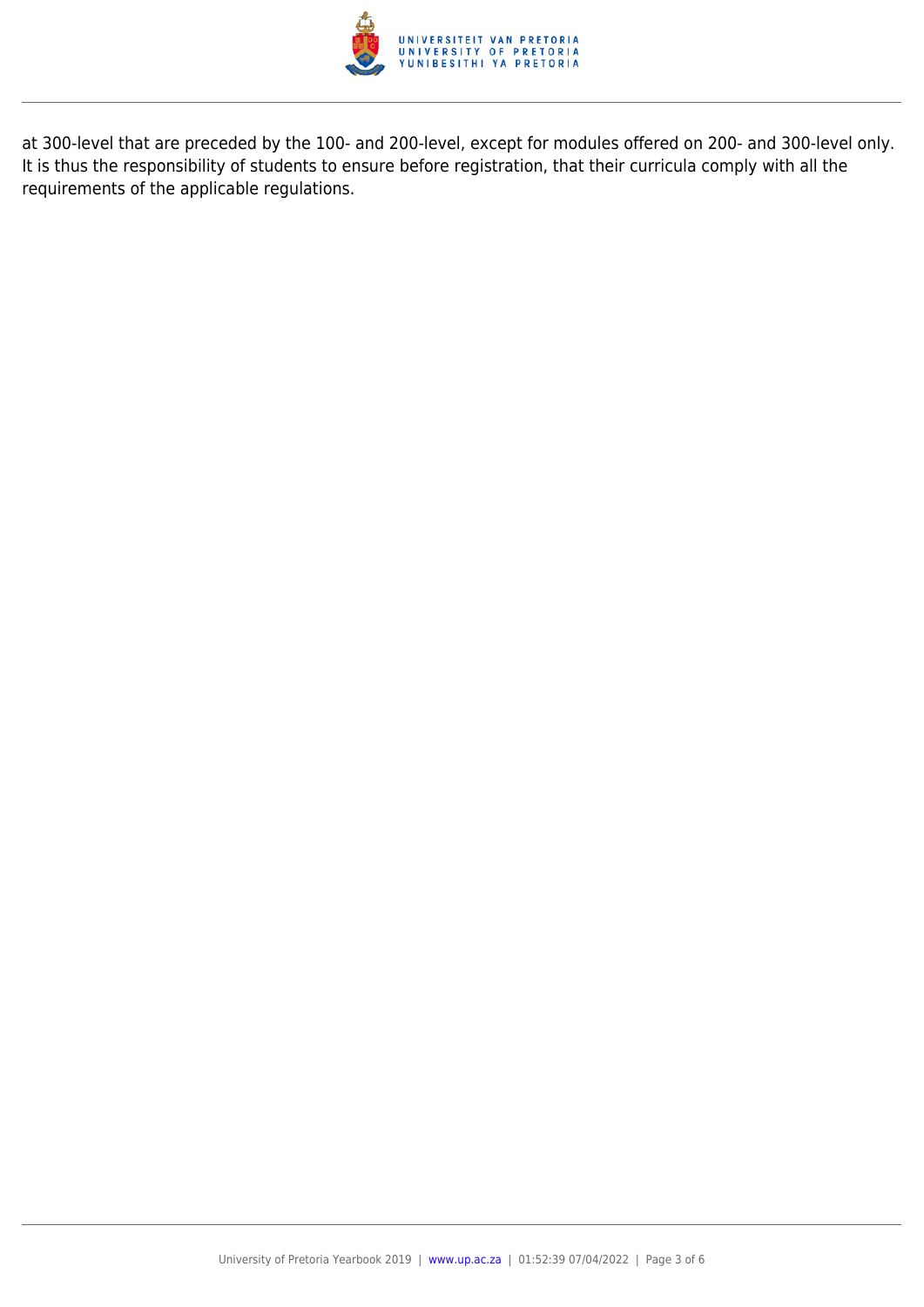

## Curriculum: Year 1

#### **Minimum credits: 124**

This three-year programme is offered in block release sessions to accomodate the working individual in the public sector.

#### **Fundamental modules**

[Academic information management 111](https://www.up.ac.za/faculty-of-education/yearbooks/2019/modules/view/AIM 111) (AIM 111) - Credits: 4.00 [Academic information management 121](https://www.up.ac.za/faculty-of-education/yearbooks/2019/modules/view/AIM 121) (AIM 121) - Credits: 4.00 [Academic literacy for Economic and Management Sciences 124](https://www.up.ac.za/faculty-of-education/yearbooks/2019/modules/view/ALL 124) (ALL 124) - Credits: 6.00 [Academic orientation 107](https://www.up.ac.za/faculty-of-education/yearbooks/2019/modules/view/UPO 107) (UPO 107) - Credits: 0.00

#### **Core modules**

[Public organisation studies 110](https://www.up.ac.za/faculty-of-education/yearbooks/2019/modules/view/ODM 110) (ODM 110) - Credits: 18.00 [Public management 110](https://www.up.ac.za/faculty-of-education/yearbooks/2019/modules/view/OPB 110) (OPB 110) - Credits: 18.00 [Public administration 112](https://www.up.ac.za/faculty-of-education/yearbooks/2019/modules/view/PAD 112) (PAD 112) - Credits: 10.00 [Public administration 122](https://www.up.ac.za/faculty-of-education/yearbooks/2019/modules/view/PAD 122) (PAD 122) - Credits: 10.00 [Public resource management 110](https://www.up.ac.za/faculty-of-education/yearbooks/2019/modules/view/PUF 110) (PUF 110) - Credits: 18.00 [Public information management 120](https://www.up.ac.za/faculty-of-education/yearbooks/2019/modules/view/PUM 120) (PUM 120) - Credits: 18.00 [Public people management 120](https://www.up.ac.za/faculty-of-education/yearbooks/2019/modules/view/PUT 120) (PUT 120) - Credits: 18.00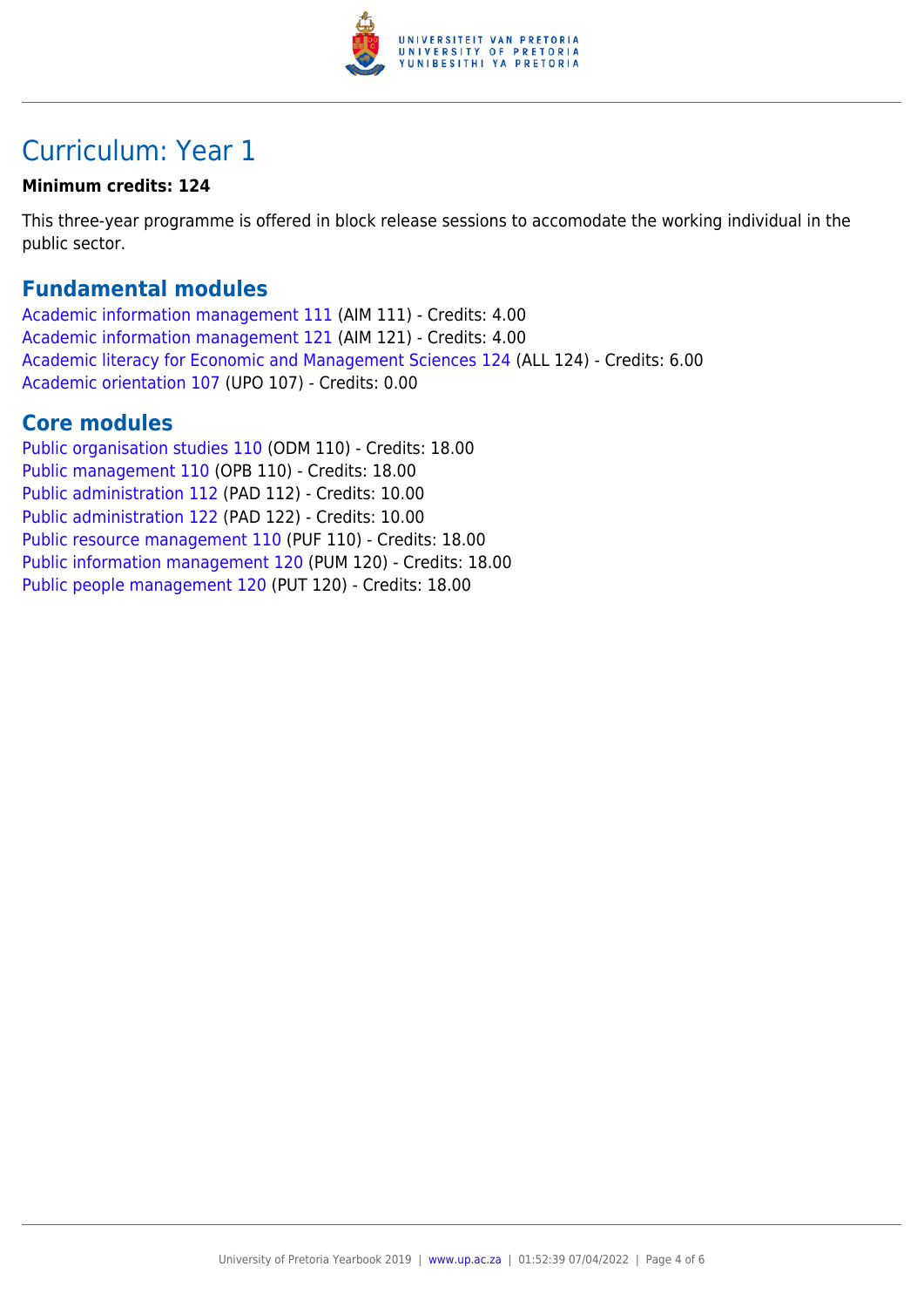

## Curriculum: Year 2

#### **Minimum credits: 120**

### **Core modules**

[Public management 210](https://www.up.ac.za/faculty-of-education/yearbooks/2019/modules/view/OPB 210) (OPB 210) - Credits: 22.00 [Public administration 212](https://www.up.ac.za/faculty-of-education/yearbooks/2019/modules/view/PAD 212) (PAD 212) - Credits: 16.00 [Public administration 222](https://www.up.ac.za/faculty-of-education/yearbooks/2019/modules/view/PAD 222) (PAD 222) - Credits: 16.00 [Public resource management 210](https://www.up.ac.za/faculty-of-education/yearbooks/2019/modules/view/PUF 210) (PUF 210) - Credits: 22.00 [Public resource management 220](https://www.up.ac.za/faculty-of-education/yearbooks/2019/modules/view/PUF 220) (PUF 220) - Credits: 22.00 [Public people management 220](https://www.up.ac.za/faculty-of-education/yearbooks/2019/modules/view/PUT 220) (PUT 220) - Credits: 22.00